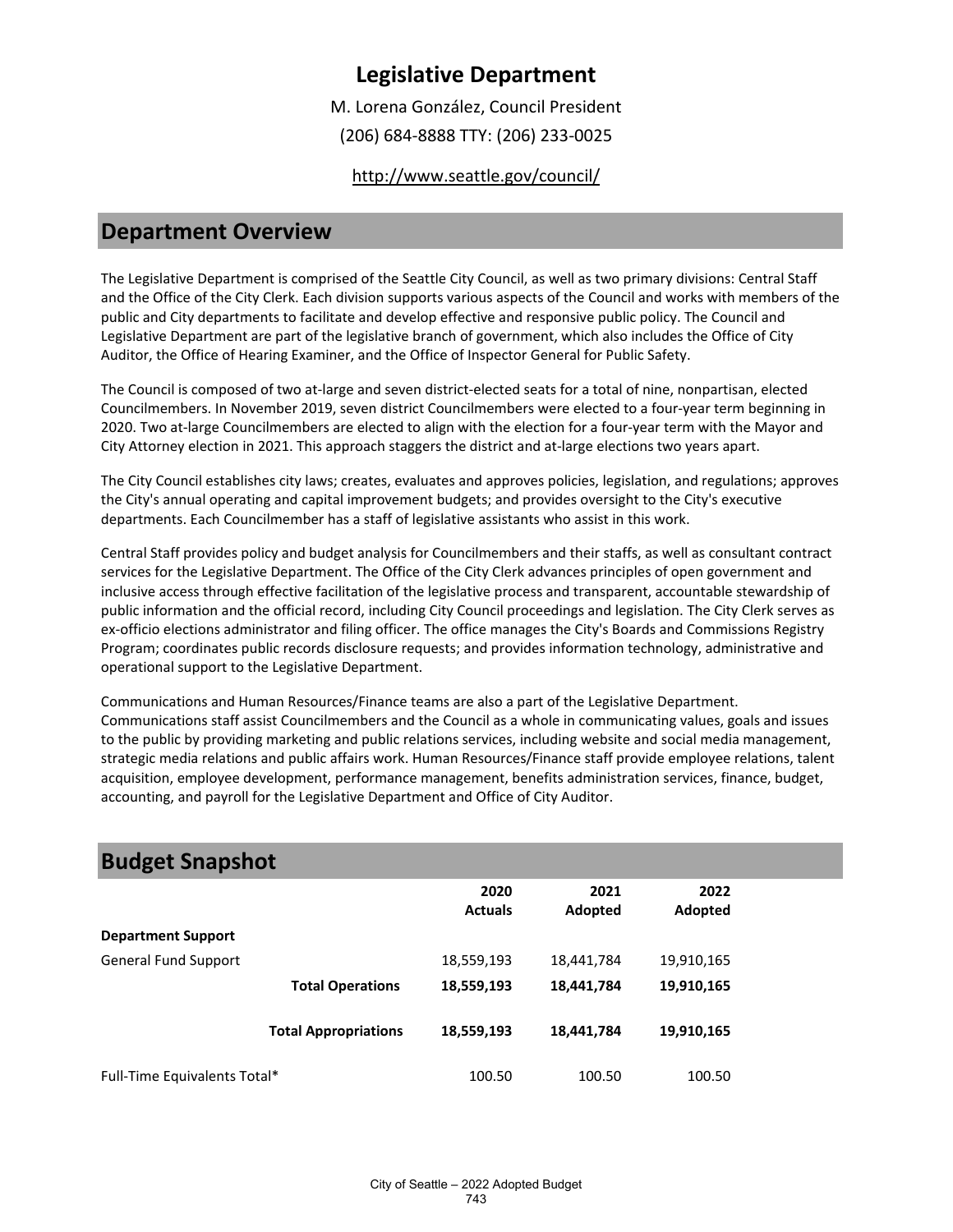*\* FTE totals are provided for informational purposes only. Changes in FTEs resulting from City Council or Human Resources Director actions outside of the budget process may not be detailed here*

# **Budget Overview**

The 2022 Adopted Budget includes technical adjustments to bring the department's baseline budget into alignment with internal service cost changes and the removal of one-time items added in prior year budgets. In addition, the adopted budget restores General Fund that had been cut following COVID-19 related revenue losses in 2020 and 2021; this funding will support ongoing personnel and operating expenses.

The Adopted Budget allocates Coronavirus Local Fiscal Recovery (CLFR) funds either directly or via revenue replacement to the Legislative Department as part of Seattle Rescue Plan 3 (SRP3), as part of a change added by Council. For more details, see the Council Changes section below, and the Seattle Rescue Plan section of this 2022 Budget Book for more on SRP3.

### **Council Changes to the Proposed Budget**

The City Council made one change to the proposed budget, adding \$850,000 to fund several previously unfunded positions in the Council's Central Staff Division and in the City Clerk's Office, provide resources to address pay equity issues in City Council staffing, and increase budgets for consulting and to preparation for hybrid in-person and virtual meetings. See the Incremental Budget Changes section below for more details.

### **Incremental Budget Changes**

### **Legislative Department**

|                                                                                                                             | <b>Dollars</b> | <b>FTE</b> |
|-----------------------------------------------------------------------------------------------------------------------------|----------------|------------|
| 2021 Adopted Budget                                                                                                         | 18,441,784     | 100.50     |
| <b>Baseline</b>                                                                                                             |                |            |
| Citywide Adjustments for Standard Cost Changes                                                                              | 328,381        |            |
| One-Time Items                                                                                                              | (210,000)      |            |
| <b>Proposed Operating</b>                                                                                                   |                |            |
| <b>Restore General Fund</b>                                                                                                 | 500,000        |            |
| Council                                                                                                                     |                |            |
| Funding to preserve staffing, address pay equity, and prepare Council<br>Chambers for hybrid in-person and virtual meetings | 850,000        |            |
| <b>Total Incremental Changes</b>                                                                                            | \$1,468,381    |            |
| <b>Total 2022 Adopted Budget</b>                                                                                            | \$19,910,165   | 100.50     |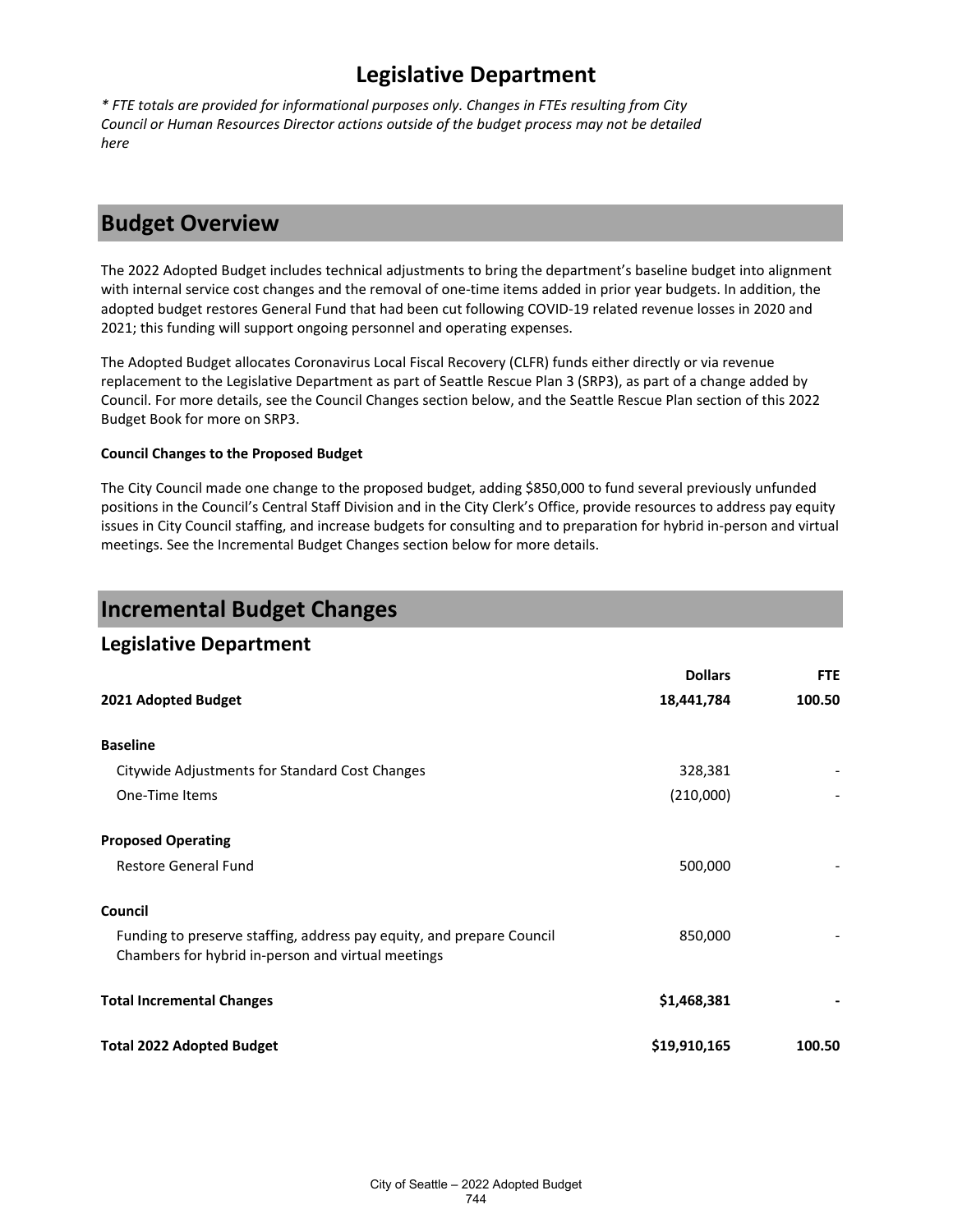# **Description of Incremental Budget Changes**

| <b>Citywide Adjustments for Standard Cost Changes</b> |                                                                                                                                                                                                                                       |  |  |  |
|-------------------------------------------------------|---------------------------------------------------------------------------------------------------------------------------------------------------------------------------------------------------------------------------------------|--|--|--|
| Expenditures                                          | \$328,381                                                                                                                                                                                                                             |  |  |  |
|                                                       | Citywide technical adjustments made in the baseline phase reflect changes to internal services costs, including rates<br>from the Department of Finance & Administrative Services, Seattle Information Technology Department, Seattle |  |  |  |
| the budget process.                                   | Department of Human Resources, and for Judgement and Claims, healthcare, retirement and industrial insurance<br>charges for the department. These adjustments reflect initial assumptions about these costs and inflators early in    |  |  |  |

#### **One-Time Items**

 $\text{Expenditures}$  \$(210,000)

This item includes budget adjustments for one-time changes in the 2021 Adopted Budget including:

• (\$60,000) added to supplement funding for a King County survey on human service wage inequities; and

• (\$150,000) to fund a Transportation Impact Fee Study.

### **Proposed Operating**

### **Restore General Fund**

Expenditures \$500,000

This item restores \$500,000 of General Fund reductions that were taken in the 2021 Adopted Budget due to COVID-19 related revenue losses.

### **Council**

### **Funding to preserve staffing, address pay equity, and prepare Council Chambers for hybrid in-person and virtual meetings**

Expenditures \$850,000

This item adds \$850,000 to (i) fund previously unfunded positions in Central Staff Division and the City's Clerk's Office, (ii) address pay equity issues for City Council staff positions, related to pay discrepancies between these staff and employees in other departments and agencies with similar duties, (iii) increase funding for external research and analysis consulting on policy priorities, and (iv) to prepare Council chambers for hybrid in-person and virtual meetings.

**Baseline**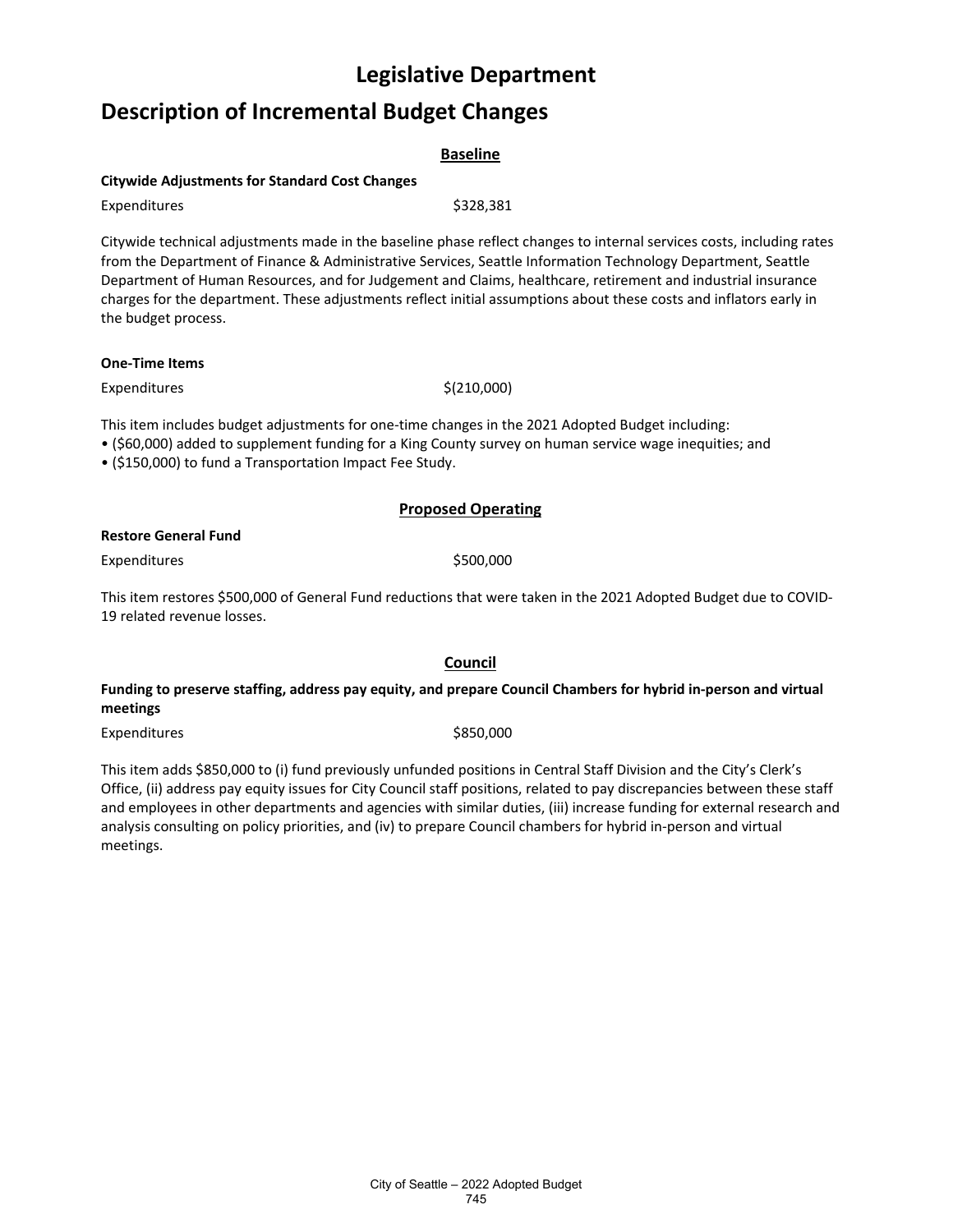# **Expenditure Overview**

| <b>Appropriations</b>                             | 2020<br><b>Actuals</b> | 2021<br>Adopted | 2022<br>Adopted |
|---------------------------------------------------|------------------------|-----------------|-----------------|
| LEG - BO-LG-G1000 - Legislative Department        |                        |                 |                 |
| 00100 - General Fund                              | 14,479,238             | 13,745,550      | 14,964,678      |
| Total for BSL: BO-LG-G1000                        | 14,479,238             | 13,745,550      | 14,964,678      |
| LEG - BO-LG-G2000 - Leadership and Administration |                        |                 |                 |
| 00100 - General Fund                              | 4,079,955              | 4,696,234       | 4,945,487       |
| Total for BSL: BO-LG-G2000                        | 4,079,955              | 4,696,234       | 4,945,487       |
| <b>Department Total</b>                           | 18,559,193             | 18,441,784      | 19,910,165      |
| Department Full-Time Equivalents Total*           | 100.50                 | 100.50          | 100.50          |

*\* FTE totals are provided for informational purposes only. Changes in FTEs resulting from City Council or Human Resources Director actions outside of the budget process may not be detailed here*

# **Budget Summary by Fund Legislative Department**

|                              | 2020<br><b>Actuals</b> | 2021<br>Adopted | 2022<br>Adopted |
|------------------------------|------------------------|-----------------|-----------------|
| 00100 - General Fund         | 18.559.193             | 18,441,784      | 19,910,165      |
| <b>Budget Totals for LEG</b> | 18,559,193             | 18,441,784      | 19,910,165      |

# **Revenue Overview**

| <b>2022 Estimated Revenues</b> |                                          |                        |                 |                 |
|--------------------------------|------------------------------------------|------------------------|-----------------|-----------------|
| <b>Account</b><br>Code         | <b>Account Name</b>                      | 2020<br><b>Actuals</b> | 2021<br>Adopted | 2022<br>Adopted |
| 341120                         | Data Proc-Tech/Operations                | 629                    |                 |                 |
| 341900                         | General Government-Other Rev             | 4,080,408              | 4,140,942       | 4,140,942       |
| 360540                         | Cashiers Overages & Shortages            | 250                    |                 |                 |
|                                | Total Revenues for: 00100 - General Fund | 4,081,286              | 4,140,942       | 4,140,942       |
| <b>Total LEG Resources</b>     |                                          | 4,081,286              | 4,140,942       | 4,140,942       |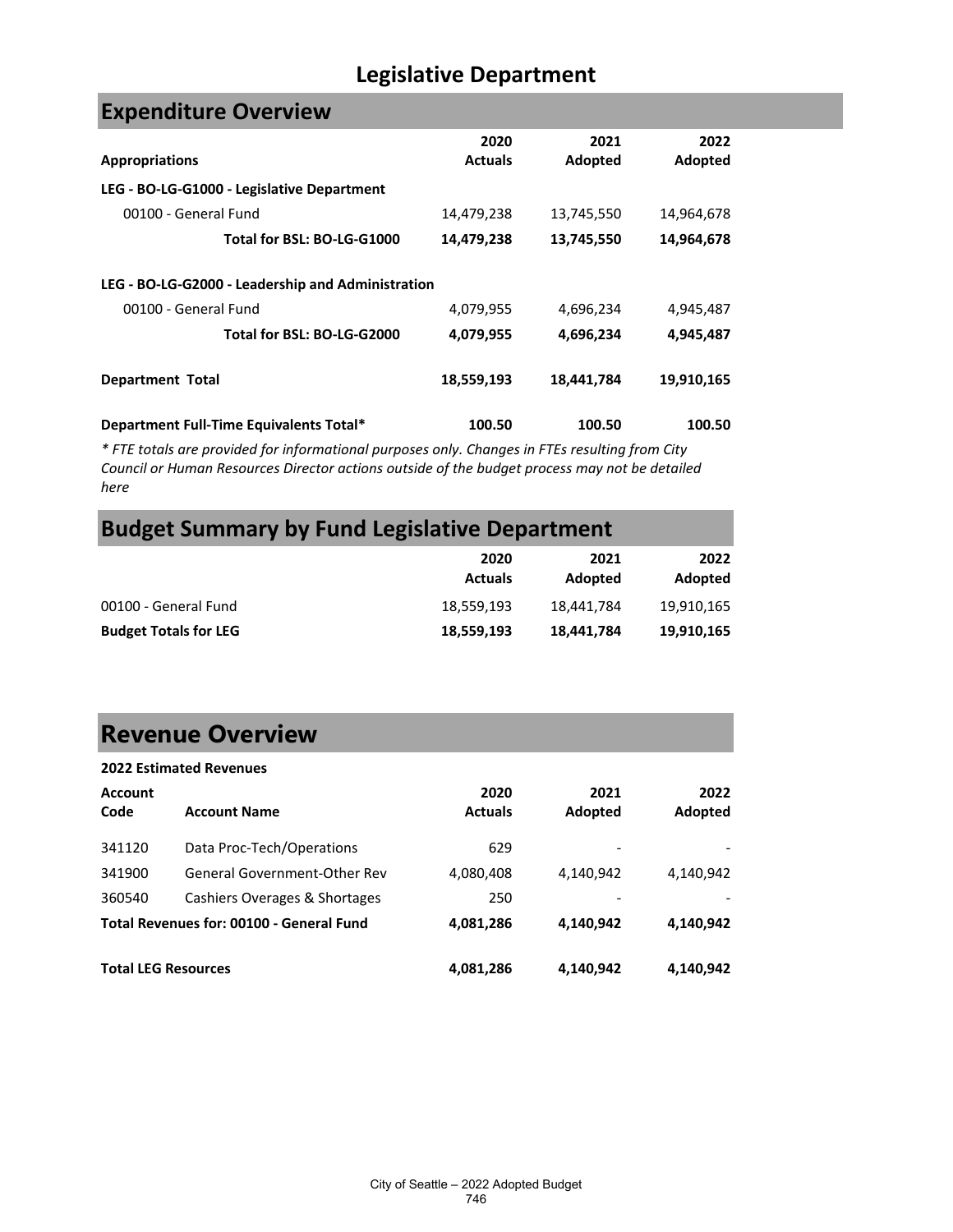# **Appropriations by Budget Summary Level and Program**

### **LEG - BO-LG-G1000 - Legislative Department**

The purpose of the Legislative Department Budget Summary Level is to set policy, enact City laws, approve the City's budget, provide oversight of City departments, and support the mission of the Council.

| <b>Program Expenditures</b>  | 2020<br><b>Actuals</b> | 2021<br>Adopted | 2022<br>Adopted |
|------------------------------|------------------------|-----------------|-----------------|
| <b>Central Staff</b>         | 3,365,180              | 3,560,685       | 3,577,027       |
| City Clerk                   | 4,010,941              | 3,821,245       | 3,845,327       |
| City Council                 | 7,103,118              | 6,363,620       | 7,542,324       |
| <b>Total</b>                 | 14,479,238             | 13,745,550      | 14,964,678      |
| Full-time Equivalents Total* | 95.50                  | 95.50           | 95.50           |

*\*FTE totals are provided for informational purposes only. Changes in FTEs resulting from City Council or Human Resources Director actions outside of the budget process may not be detailed here*

*The following information summarizes the programs in Legislative Department Budget Summary Level:*

### **Central Staff**

The purpose of the Central Staff Program is to provide high-quality, objective research and analysis to the Council and its individual members on a variety of policy and budget issues, as well as consultant contract services for the Legislative department.

|                                    | 2020           | 2021      | 2022      |
|------------------------------------|----------------|-----------|-----------|
| <b>Expenditures/FTE</b>            | <b>Actuals</b> | Adopted   | Adopted   |
| <b>Central Staff</b>               | 3,365,180      | 3,560,685 | 3.577.027 |
| <b>Full Time Equivalents Total</b> | 19.00          | 19.00     | 19.00     |

### **City Clerk**

The purpose of the City Clerk Program is to support and facilitate the City's legislative process in compliance with the Open Public Meetings Act; manage the City's Records Management Program and ensure public access to the City's records; preserve the City's official and historical records in compliance with the Public Records Acts; manage the City's Boards and Commissions Registry; serve as the City's ex officio elections officer; and provide information technology, administrative and operational support to the Legislative Department.

|                                    | 2020           | 2021      | 2022      |
|------------------------------------|----------------|-----------|-----------|
| <b>Expenditures/FTE</b>            | <b>Actuals</b> | Adopted   | Adopted   |
| City Clerk                         | 4.010.941      | 3.821.245 | 3.845.327 |
| <b>Full Time Equivalents Total</b> | 27.50          | 27.50     | 27.50     |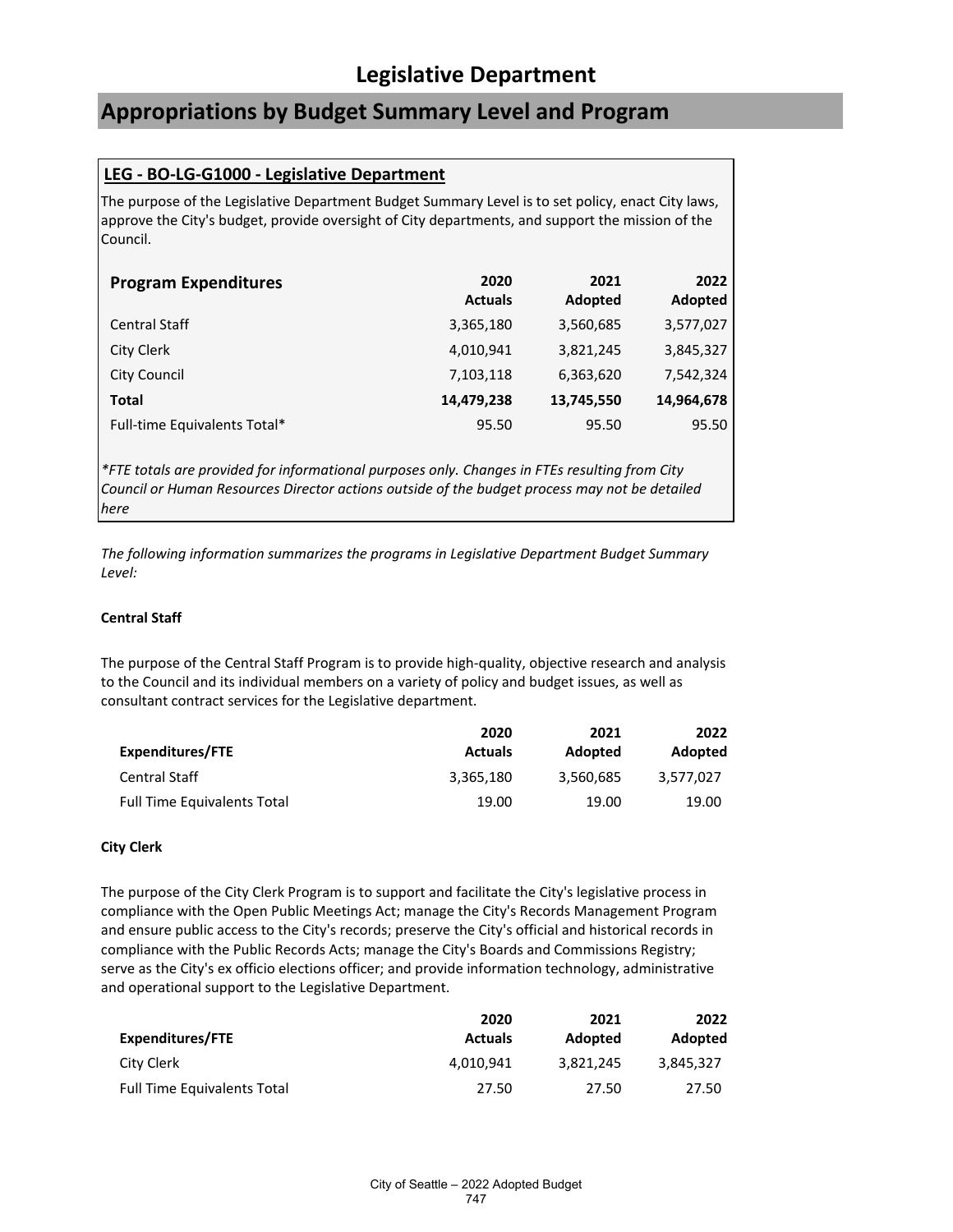### **City Council**

The purpose of the City Council Program is to set policy; review, consider and determine legislative action; approve the City's budget; and provide oversight of City departments. The goal of the City Council is to be transparent, effective and accountable, as well as to promote diversity and health of all neighborhoods. This program consists of the nine Councilmembers, their Legislative Assistants and the Communications staff.

|                                    | 2020           | 2021           | 2022      |
|------------------------------------|----------------|----------------|-----------|
| <b>Expenditures/FTE</b>            | <b>Actuals</b> | <b>Adopted</b> | Adopted   |
| City Council                       | 7.103.118      | 6,363,620      | 7.542.324 |
| <b>Full Time Equivalents Total</b> | 49.00          | 49.00          | 49.00     |

### **LEG - BO-LG-G2000 - Leadership and Administration**

The purpose of the Leadership and Administration Budget Summary Level is to provide executive, community, financial, human resource, technology and business support to the department.

| <b>Program Expenditures</b>        | 2020<br><b>Actuals</b> | 2021<br>Adopted | 2022<br>Adopted |
|------------------------------------|------------------------|-----------------|-----------------|
| Citywide Indirect Costs            | 2,842,721              | 2,897,642       | 3,099,241       |
| <b>Departmental Indirect Costs</b> | 1,237,234              | 1,798,592       | 1,846,246       |
| Total                              | 4,079,955              | 4,696,234       | 4.945.487       |
| Full-time Equivalents Total*       | 5.00                   | 5.00            | 5.00            |

*\*FTE totals are provided for informational purposes only. Changes in FTEs resulting from City Council or Human Resources Director actions outside of the budget process may not be detailed here*

*The following information summarizes the programs in Leadership and Administration Budget Summary Level:*

### **Citywide Indirect Costs**

The purpose of the Citywide Indirect Costs program is to fund internal services costs originating from outside of the department such as allocated costs from the Department of Finance and Administrative Services and Seattle Information Technology Department.

|                         | 2020           | 2021      | 2022      |
|-------------------------|----------------|-----------|-----------|
| Expenditures/FTE        | <b>Actuals</b> | Adopted   | Adopted   |
| Citywide Indirect Costs | 2.842.721      | 2.897.642 | 3.099.241 |

### **Departmental Indirect Costs**

The purpose of the Departmental Indirect Costs program is to fund costs associated with management of the department. This may include personnel costs related to department leadership and administration or other administrative costs such as external rent and operating supplies or services.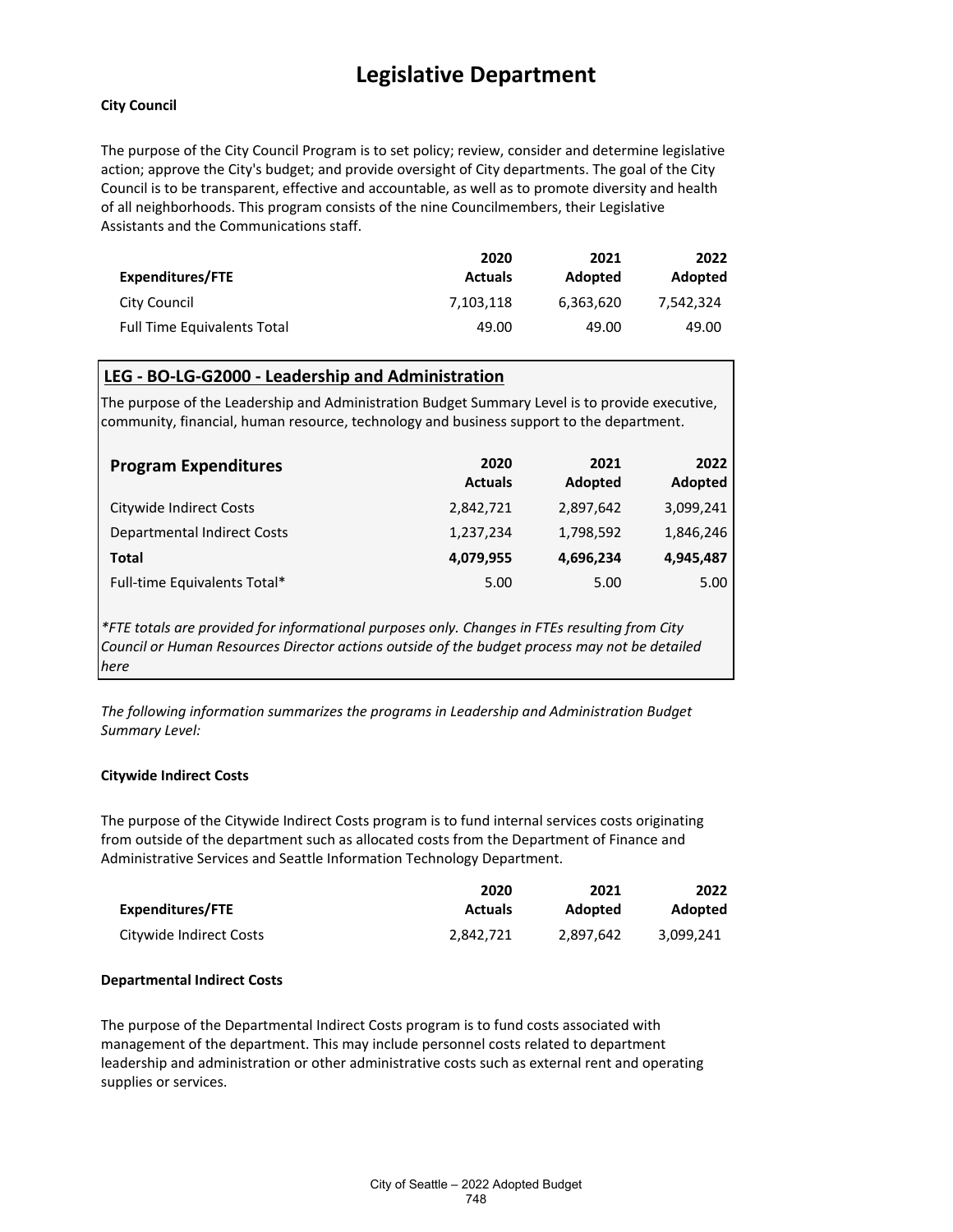|                                    | 2020           | 2021      | 2022      |
|------------------------------------|----------------|-----------|-----------|
| Expenditures/FTE                   | <b>Actuals</b> | Adopted   | Adopted   |
| Departmental Indirect Costs        | 1.237.234      | 1.798.592 | 1.846.246 |
| <b>Full Time Equivalents Total</b> | 5.00           | 5.00      | 5.00      |